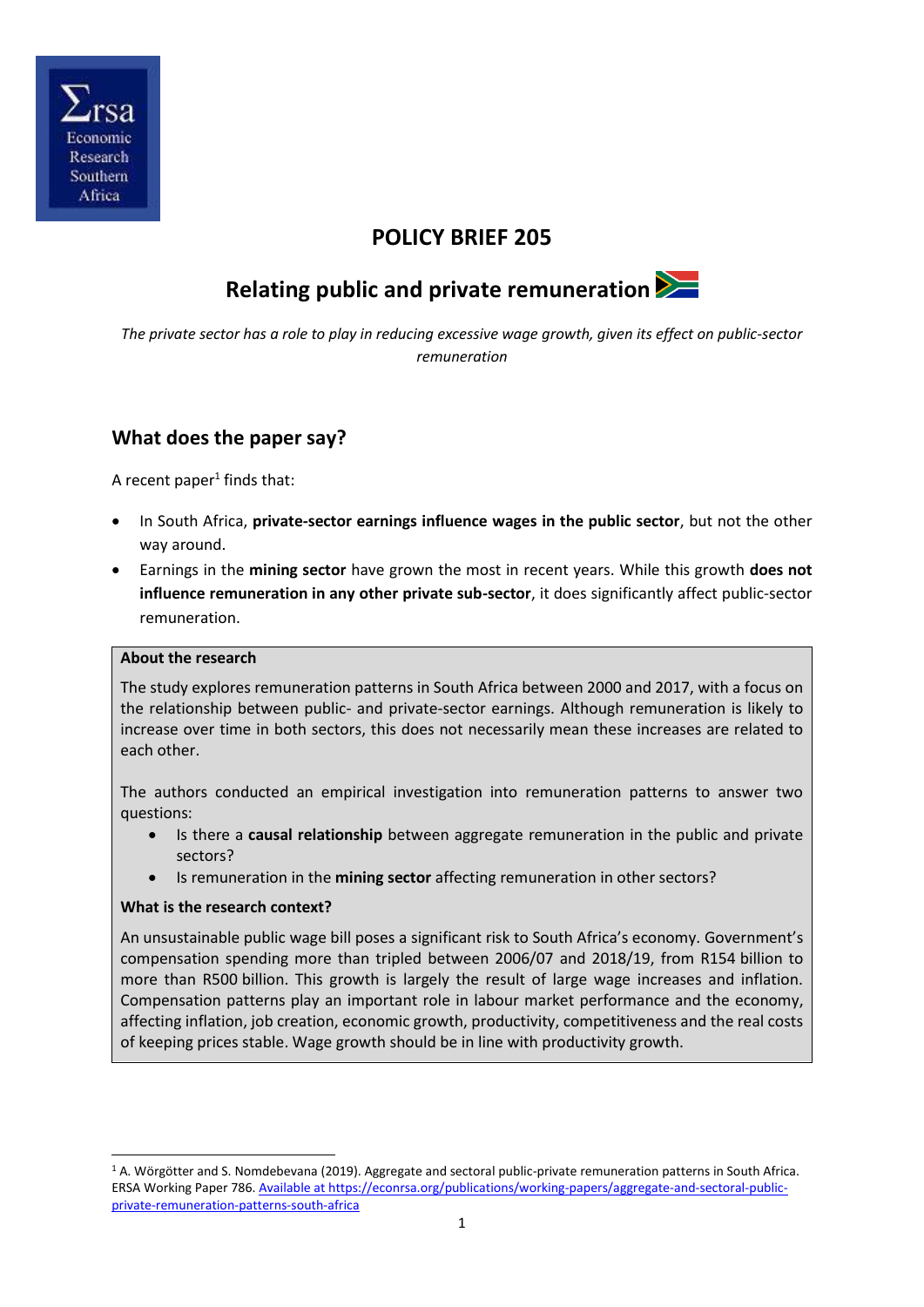## **How does it get to these findings?**

There is a strong link **between private- and public-sector earnings** (see Figure 1), but remuneration in the public sector tends to be more volatile. Looking at remuneration data for 2001 to 2017, the authors **confirmed a stable, long-term relationship** between remuneration in the sectors. 2

The study also looked at five sub-sectors in the public sector and six sub-sectors in the private sector (Table 1).



#### **Figure 1: Real public- and private-sector earnings**

**Table 1: Public and private sub-sectors analysed**

| <b>Public sub-sector</b> | <b>Private sub-sector</b> |
|--------------------------|---------------------------|
| National                 | Mining                    |
| departments              |                           |
| Provinces                | Construction              |
| Local authorities        | Manufacturing             |
| Other public             | Trade, catering and       |
| enterprises              | accommodation             |
| Transport and            | Private transport and     |
| communications           | communications            |
|                          | Financial intermediation  |
|                          | and institutions          |

The authors compared average public-sector earnings against individual private sub-sector earnings. They found that **only the financial and road transportsub-sectors are significantly affected by publicsector earnings in the long term**. In contrast, **average private-sector earnings have a significant longterm effect on individual public-sector earnings**, except for local authorities.

At the level of individual sub-sectors, it is easier to see considerable differences in remuneration. Private-sector earnings have a strong influence on remuneration in national departments, provinces, and public transport and communications. Earnings in municipalities and other public enterprises, on the other hand, are better explained by growth in public-sector earnings alone. In summary, the analysis reveals that, over the long term, **average remuneration in the public sector follows developments in the private sector**.

The mining sector is an important contributor to South Africa's economy. Unlike most other subsectors, **the profitability of mining is largely driven by international forces** rather than domestic developments. The authors investigated whether higher mining earnings spilled over to public or private sub-sectors, such as manufacturing or private transport. In the private sector, such spillovers in sub-sectors that cannot sustain high wage growth often lead to job losses. The authors found a **strong long-term relationship between the mining sub-sector and public-sector earnings, but not between mining and any other private sub-sector**.

## **So what?**

-

Compensation accounts for more than 35% of consolidated public spending and has contributed significantly to the shortfall between government's income and spending. **It is important to understand what drives the public wage bill in order to contain it effectively**. If public-sector remuneration follows private-sector remuneration, then this implies that domestic market forces

<sup>&</sup>lt;sup>2</sup> The authors used Granger causality tests to assess the direction of causality and vector error correction models to investigate the possibility of long-run equilibrium relationships between the variables.